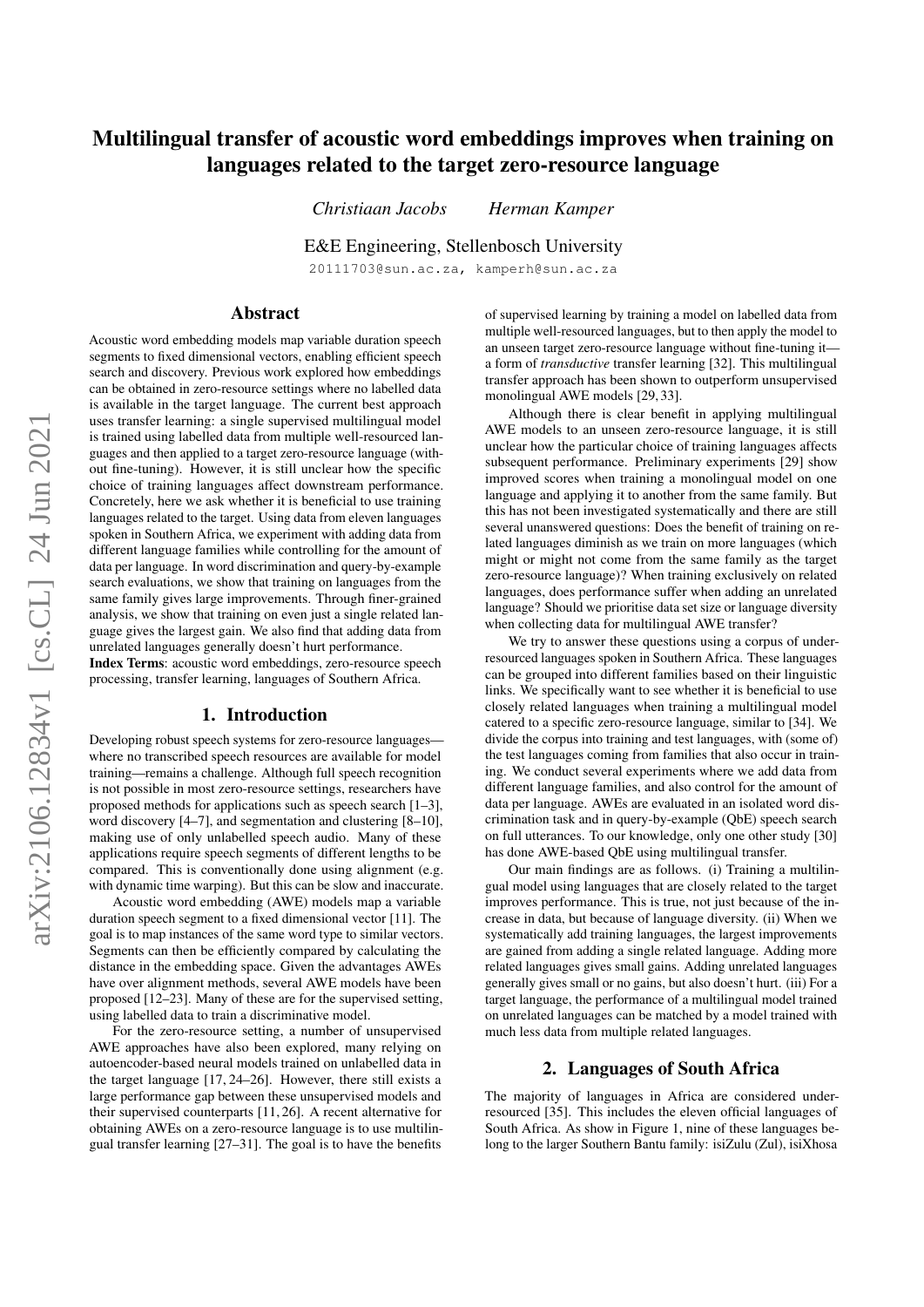<span id="page-1-0"></span>

Figure 1: *A family tree for the official South African languages.*[1](#page-1-1)

(Xho), Sepedi (Nso), Setswana (Tsn), Sesotho (Sot), Xitsonga (Tso), siSwati (Ssw), Tshivenda (Ven) and isiNdebele (Nbl). Many of these languages are also spoken in countries neighbouring South Africa. From the Southern Bantu family there exist two principal, Nguni-Tsonga and Sotho-Makua-Venda. In the Sotho-Makua-Venda subfamily, Ven is somewhat of a standalone. The other two languages, Afrikaans (Afr) and English (Eng), are Germanic languages from the Indo-European family. All of these languages are considered under-resourced, except for Eng [\[36\]](#page-4-20). To give an intuitive idea of how related these languages are, most of the Bantu languages that are grouped together at the lowest level of the hierarchy would (to an extent) be intelligible to a native speaker of another languages in the same group.

# 3. Acoustic word embedding model

<span id="page-1-5"></span>We use the CONTRASTIVERNN AWE model of  $[33]$ .<sup>[2](#page-1-2)</sup> It performed the best of the model variants considered for multilingual transfer in [\[33\]](#page-4-16). The model consists of an encoder recurrent neural network (RNN) that produces fixed-dimensional representations from variable-length speech segments. It is trained to minimise the distance between embeddings from speech segments of the same word type while maximising the distance between embeddings from multiple words of a different type. Let's use  $X = \mathbf{x}_1, \mathbf{x}_2, \dots, \mathbf{x}_T$  to denote a sequence of speech features. Formally, given speech segments  $X_a$  and  $X_p$  containing instances of the same word type and multiple negative examples  $X_{n_1}, \ldots, X_{n_K}$ , the CONTRASTIVERNN produces embeddings  $z_a, z_p, z_{n_1}, \ldots, z_{n_K}$  (subscripts indicate anchor, positive and negative, respectively). Each embedding is a fixed dimensional vector  $z \in \mathbb{R}^M$ . The model is illustrated in Figure [2.](#page-1-3) Let  $\sin(\mathbf{u}, \mathbf{v}) = \mathbf{u}^{\top} \mathbf{v}/\|\mathbf{u}\| \|\mathbf{v}\|$  denote the cosine similarity between vectors **u** and **v**. The loss given a positive pair  $(X_a, X_p)$ and the set of negative examples is then defined as [\[37\]](#page-4-21):

<span id="page-1-6"></span>
$$
J = -\log \frac{\exp\{\sin(\mathbf{z}_a, \mathbf{z}_p)/\tau\}}{\sum_{j \in \{p, n_1, \dots, n_K\}} \exp\{\sin(\mathbf{z}_a, \mathbf{z}_j)/\tau\}}, \quad (1)
$$

where  $\tau$  is a temperature parameter, tuned on development data.

In the zero-resource setting we don't have labelled data in the target language to construct the positive and negative word pairs required for training. We therefore follow the approach of [\[29\]](#page-4-15), and train a multilingual model on ground truth word pairs (extracted from forced alignments) from a number of languages for which we have labelled data. Subsequently, at test time, we apply the encoder RNN from the multilingual model to extract AWEs for speech from the target zero-resource language.

#### 4. Query-by-example speech search

<span id="page-1-7"></span>For evaluating the different AWE models we use an isolated word discrimination task [\[38\]](#page-4-22). Recent findings [\[39\]](#page-4-23) suggest, however,

<span id="page-1-3"></span>

Figure 2: *The* CONTRASTIVERNN*. The model is trained to minimise the distance between the anchor and positive item*  $d(\mathbf{z}_a, \mathbf{z}_p)$  while maximising the distance between the anchor and multiple negatives  $(\mathbf{z}_a, \mathbf{z}_{n_k})$ .

that this evaluation is not always indicative of downstream system performance. We therefore also perform query-by-example (QbE) speech search, which in contrast to the word discrimination task, does not assume a test set of isolated words, but instead operates on full unsegmented utterances.

Concretely, QbE speech search is the task of identifying the utterances in a speech collection that contain instances of a given spoken query. A number of approaches have been put forward for AWE-based QbE [\[1,](#page-4-0) [40,](#page-4-24) [41\]](#page-4-25). Here we use the simplified approach from [\[42\]](#page-4-26). Using an AWE model, we first embed the query segment. If we knew the word boundaries in the search collection, we could embed each of the words in an utterance and simply look up the closest embeddings to the query. Instead, because we do not have word boundaries, each utterance is split into overlapping segments from some minimum to some maximum duration. Each segment from each utterance is then embedded separately using the AWE model. Finally, to do the QbE task, the query embedding is compared to each of the utterance sub-segment embeddings (using cosine distance), and the minimum distance over the utterance is then taken as the score for whether the utterance contains the given query.

## 5. Experimental setup

Data. We perform all our experiments on the NCHLT speech corpus [\[36\]](#page-4-20), which provides wide-band speech from each of the eleven official South African languages ([§2\)](#page-0-0). We use a version of the corpus where all repeated utterances were removed, leaving roughly 56 hours of speech from around 200 speakers in each language. We use the default training, validation and test sets. We treat six of the languages as well-resourced: Xho<sup>\*</sup>, Ssw<sup>\*</sup>, Nbl<sup>∗</sup>, Nso<sup>†</sup>, Tsn<sup>†</sup> and Eng<sup>‡</sup>. We use labelled data from the wellresourced languages to train a single supervised multilingual model and then apply the model to the target zero-resource languages. More specifically, we extract 100k true positive word pairs using forced alignments for each training language. We select Zul<sup>∗</sup>, Sot<sup>†</sup>, Afr<sup>‡</sup>, and Tso as our zero-resource languages and use another language, Ven, for validation of each model.<sup>[3](#page-1-4)</sup> Training and evaluation languages are carefully selected such that for each evaluation language at least one language from the same family is part of the training languages, except for Tso which is in a group of its own.

Models. All speech audio is parametrised as 13-dimensional static Mel-frequency cepstral coefficients. The encoder unit of the CONTRASTIVERNN models ([§3\)](#page-1-5) consists of three unidirectional RNNs with 400-dimensional hidden vectors, with an embedding size of  $M = 130$  dimensions. Models are optimised using Adam optimisation [\[43\]](#page-4-27) with a learning rate of 0.001. The

<span id="page-1-1"></span><sup>1</sup>[https://southafrica-info.com/arts-culture/](https://southafrica-info.com/arts-culture/11-languages-south-africa/)

<span id="page-1-2"></span>[<sup>11-</sup>languages-south-africa/](https://southafrica-info.com/arts-culture/11-languages-south-africa/) <sup>2</sup>We extend the code available at [https://github.com/](https://github.com/christiaanjacobs/globalphone_awe_pytorch) [christiaanjacobs/globalphone\\_awe\\_pytorch](https://github.com/christiaanjacobs/globalphone_awe_pytorch).

<span id="page-1-4"></span><sup>&</sup>lt;sup>3</sup>We use superscripts to indicate the different language families: <sup>∗</sup>Nguni, †Sotho-Tswana, ‡Germanic.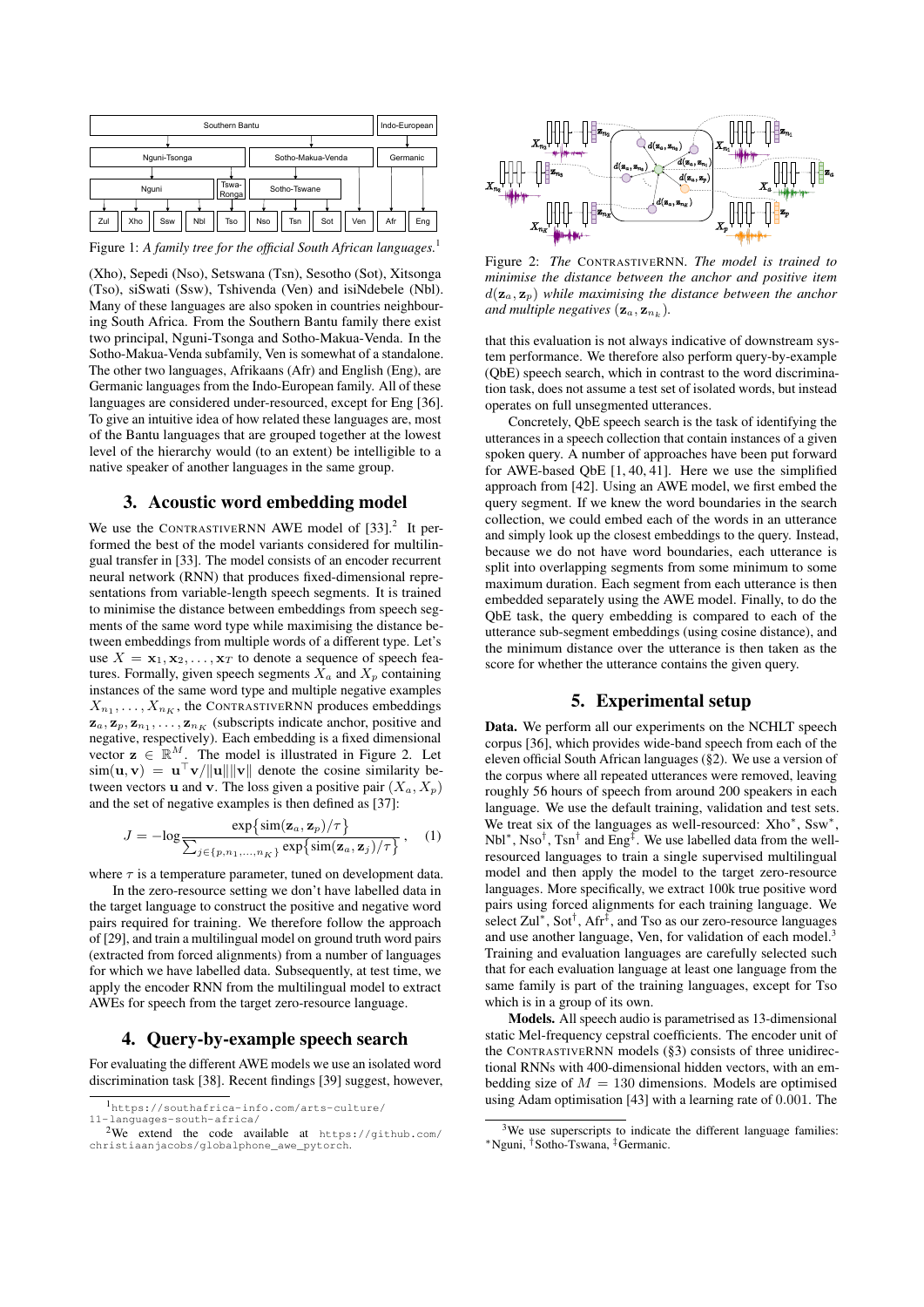<span id="page-2-0"></span>

|                                                 | Xho <sup>*</sup> | $Zul^*$ | Ssw* | Nbl <sup>*</sup> | Nso <sup>t</sup> | $T$ sn $^+$ | $Sot^{\dagger}$ | Ar <sup>†</sup> | Eng <sup>†</sup> | Tso  | Ven  |
|-------------------------------------------------|------------------|---------|------|------------------|------------------|-------------|-----------------|-----------------|------------------|------|------|
| $xho^*$<br>$z_{ul}$<br>SSW <sup>*</sup><br>"NPI | 84.0             | 58.5    | 62.3 | 55.2             | 24.2             | 55.1        | 43.0            | 25.8            | 50.5             | 55.6 | 32.3 |
|                                                 | 62.9             | 79.7    | 62.6 | 52.8             | 20.2             | 47.3        | 35.8            | 19.9            | 34.4             | 46.8 | 25.2 |
|                                                 | 45.2             | 50.0    | 84.4 | 51.0             | 26.0             | 56.9        | 44.1            | 20.1            | 28.6             | 53.5 | 26.0 |
|                                                 | 61.5             | 58.1    | 60.7 | 78.1             | 22.8             | 56.9        | 44.9            | 23.2            | 34.8             | 53.9 | 32.2 |
| NSO <sup>†</sup>                                | 43.6             | 23.2    | 46.6 | 31.6             | 72.4             | 72.3        | 61.9            | 31.8            | 46.7             | 60.2 | 44.9 |
| $T$ Sn <sup>+</sup>                             | 37.8             | 27.0    | 45.5 | 38.2             | 43.5             | 88.8        | 65.6            | 30.6            | 36.9             | 54.1 | 38.2 |
| $Sot^{\dagger}$                                 | 33.2             | 28.0    | 45.4 | 38.8             | 48.5             | 81.6        | 83.4            | 36.4            | 57.2             | 56.5 | 40.7 |
| $Ar^{\ddagger}$                                 | 14.9             | 10.8    | 27.4 | 16.9             | 12.5             | 39.5        | 28.8            | 90.5            | 42.7             | 30.7 | 14.4 |
| Eng <sup>‡</sup>                                | 16.9             | 12.1    | 26.8 | 17.5             | 15.4             | 45.6        | 28.9            | 47.2            | 95.7             | 35.7 | 17.0 |
| Tso                                             | 43.0             | 25.8    | 44.3 | 34.2             | 32.4             | 57.4        | 49.8            | 26.2            | 31.6             | 92.1 | 44.9 |
| yen                                             | 36.3             | 19.1    | 33.6 | 29.9             | 39.1             | 62.8        | 50.5            | 21.2            | 29.0             | 67.5 | 82.0 |

Figure 3: *AP (%) when training a monolingual supervised* CON-TRASTIVERNN *on each language (rows) and then evaluating it on each of the other languages (columns). Heatmap colours are normalised for each evaluation language (i.e. per column).*

#### temperature parameter  $\tau$  in [\(1\)](#page-1-6) is set to 0.1.

Evaluation. We consider two tasks for evaluating the performance of the AWE models. First, we use the *same-different* word discrimination task [\[38\]](#page-4-22) to measure the intrinsic quality of the AWEs. To evaluate a particular AWE model, a set of isolated test word segments is embedded. We use roughly 7k isolated word instances per language from the test data. For every word pair in this set, the cosine distance between their embeddings is calculated. Two words can then be classified as being of the same or different type based on some distance threshold, and a precision-recall curve is obtained by varying the threshold. The area under this curve is used as final evaluation metric, referred to as the average precision (AP). We are particularly interested in obtaining embeddings that are speaker invariant. As in [\[44\]](#page-4-28), we therefore calculate AP by only taking the recall over instances of the same word spoken by different speakers.

The second task is QbE ([§4\)](#page-1-7). For each evaluation language we use approximately two hours of test utterances as the search collection. Sub-segments for the utterances in the speech collection are obtained by embedding windows stretching from 20 to 60 frames with a 3-frame overlap. For each evaluation language we randomly draw instances of 15 spoken query word types from a disjoint speech set (the development set—which we never use for any validation experiments) where we only consider query words with at least 5 characters for Afr and Zul and 3 for Sot. There are between 6 and 51 occurrences of each query word. For each QbE test, we ensure that the relevant multilingual AWE model has not seen any of the search or query data during training or validation. We report precision at ten  $(P@10)$ , which is the fraction of the ten top-scoring retrieved utterances from the search collection that contains the given query.

# 6. Experimental results

#### 6.1. Cross-lingual evaluation

Before looking at multilingual modelling, we first consider a cross-lingual evaluation where we treat each language as a training language, train a supervised monolingual AWE model, and then apply it to every other language. This allows us to see the effect of training on related languages in a pairwise fashion. The

<span id="page-2-1"></span>Table 1: *AP (%) on test data for multilingual models trained on different combinations of well-resourced languages. Models are applied to two zero-resource languages from different language families, Nguni and Sotho-Tswana. For each training language 100k word pairs were extracted.*

| Multilingual model                                         | $Zul^*$ | $\text{Sot}^{\dagger}$   |
|------------------------------------------------------------|---------|--------------------------|
| Nguni:                                                     |         |                          |
| $Xho^* + Ssw^* + Nbl^*$                                    | 68.6    |                          |
| $Xho^* + Ssw^* + Eng^{\ddagger}$                           | 60.9    |                          |
| $Xho^* + Nso^{\dagger} + Eng^{\ddagger}$                   | 55.7    | $\overline{\phantom{a}}$ |
| $Tsn^* + Nso^{\dagger} + Eng^{\ddagger}$                   | 37.5    | $\overline{\phantom{0}}$ |
| $Xho^* + Ssw^* + Nbl^*$ (10% subset)                       | 58.6    |                          |
| Sotho-Tswana:                                              |         |                          |
| $Nso^{\dagger} + Tsn^{\dagger}$                            |         | 76.7                     |
| $Nso^{\dagger}$ + Eng <sup>‡</sup>                         |         | 64.8                     |
| $Xho^* + Ssw^*$                                            |         | 51.9                     |
| $Xho^* + Eng^{\ddagger}$                                   |         | 52.5                     |
| $\text{Nso}^{\dagger} + \text{Tsn}^{\dagger}$ (10% subset) |         | 58.4                     |

results are shown in Figure [3.](#page-2-0) For each evaluation language excluding Tso and Ven, which are in family groups of their own, the best results are achieved from models trained on a language from the same family. E.g. on Zul, Xho is the best training language giving an AP of 58.5%. Eng is the only exception where the model trained on Sot performs better than using Afr, the other Germanic language. Although Ven is in its own group at the lowest layer of the family tree in Figure [1,](#page-1-0) some of the best results when evaluating on Ven are obtained using models trained on Sotho-Tswana languages (Sot, Tsn, Nso), which are in the same family at a higher level. We also see that for all nine Bantu evaluation languages, worst performance is obtained from the two Germanic models (Afr, Eng).

#### 6.2. Multilingual evaluation

The cross-lingual experiment above was in large part our inspiration for the subsequent analysis of multilingual models. Concretely, we hypothesise that even better performance can be achieved by training on multiple languages from the same family as the target zero-resource language, and that this would be superior to multilingual models trained on unrelated languages. Focusing on two evaluation languages, Zul and Sot from distinct language families, we investigate this hypothesis by training multilingual models with different language combinations, as shown in Table [1.](#page-2-1) Firstly, we see the best result on a language when all the training languages comes from the same family as the target. Secondly, we see how the performance gradually decrease as the number of training languages related to the target drop. Furthermore, notice the performance boost from including even just one training language related to the target compared to not including any. E.g. on Sot we see a increase of more than 12% absolute when adding just one related language (from 52.5% and 51.9% to 64.8%).

To further demonstrate the benefit of using training languages from the same family, we train a multilingual model for each evaluation language on all its related languages using a 10% subset of the original data. For both Zul and Sot, the subset models outperform the models where no related languages are used. E.g. on Zul, the Xho+Ssw+Nbl subset model outperforms the full Tsn+Nso+Eng model (no related languages) by more than 20% in AP. Moreover, this subset model (58.6% in AP) even outperforms the Xho+Nso+Eng model (55.7%) where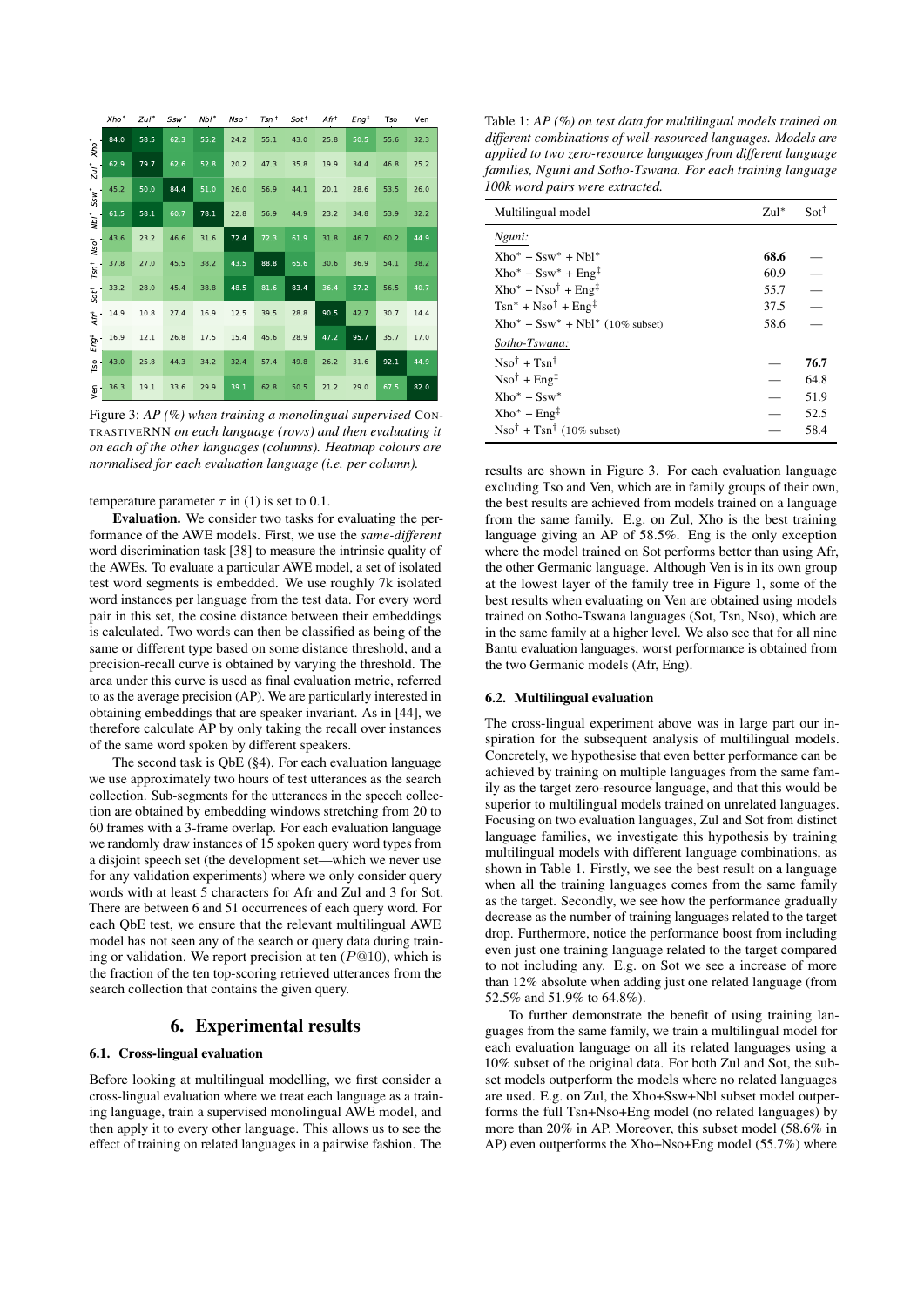<span id="page-3-0"></span>

<span id="page-3-1"></span>Figure 4: *Same-different results from two sequences of multilingual models, trained by adding one language at a time. For each training language, 100k positive word pairs are used, which is indicated on the* x*-axis.*



Figure 5: *QbE results on Zul using the same sequences of multilingual models as in Figure [4.](#page-3-0)*

all the training data from one related language are included and almost matches the AP when using two related languages (Xho+Ssw+Eng, 60.9%).

These comparisons do more than just show the benefit of training on related languages: they also show that it is beneficial to train on a diverse set of related languages.

#### 6.3. Adding more languages

In the above experiments, we controlled for the amount of data per language and saw that training on languages from the same family improves multilingual transfer. But this raises a question: will adding additional unrelated languages harm performance? To answer this, we systematically train two sequences of multilingual models on all six well-resourced languages, evaluating each target language as a new training language is added.

Same-different results for all five evaluation languages are shown in Figure [4](#page-3-0) and QbE results for Zul are shown in Figure [5.](#page-3-1) As for Zul, the trends in the same-different and QbE results track each other closely for the other evaluation languages (so these are not shown here). In the fist sequence of multilingual models (green), we start by adding the three Nguni languages (Xho, Ssw, Nbl), followed by the two Sotho-Tswana languages (Nso, Tsn), and lastly the Germanic training language (Eng). The second sequence (orange) does not follow a systematic procedure.

On Zul, the green sequence, which starts with a related language (Xho), initially achieves a higher score compared to the orange sequence in both Figures [4](#page-3-0) and [5.](#page-3-1) Then, the score gradually increase by adding more related languages (Ssw, Nbl). Thereafter, adding additional unrelated languages (Nso, Tsn, Eng) show no performance increase. In fact, AP decreases slightly after adding the two Sotho-Tswana languages (Nso, Tsn), but not significantly. The orange sequence starts low on

Zul until the first related language (Ssw) is added, causing a sudden increase. Adding the Germanic language (Eng) has little effect. Adding the last two related languages (Nbl, Xho) again causes the score to increase. A similar trend follows for Sot and Afr, where adding related languages causes a noticeable performance increase, especially when adding the first related language; after this, performance seem to plateau when adding more unrelated languages. (Afr is the one exception, with a drop when adding the last language in the orange sequence). On Tso, which does not have any languages from the same family in the training set, AP gradually increases in both sequences without any sudden jumps. Although Ven isn't in the same family as Nso and Tsn at the lowest level of the tree in Figure [1,](#page-1-0) it belongs to the same family (Sotho-Tswana) at a higher level. This explains why it closely tracks the Sot results.

Summarising these results, we see that adding unrelated languages generally does not decrease scores, but also does not provide a big benefit (except if it is one of the earlier languages in the training sequence, where data is still limited). In contrast, it seems that training on languages from the same family is again beneficial; this is especially the case for the first related language, irrespective of where it is added in the sequence.

#### 7. Conclusion

We investigated the effect of training language choice when applying a multilingual acoustic word embedding model to a zero-resource language. Using word discrimination and queryby-example search tasks on languages spoken in Southern Africa, we showed that training a multilingual model on languages related to the target is beneficial. We observed gains in absolute scores, but also in data efficiency: you can achieve similar performance with much less data when training on multiple languages from the same family as the target. We showed that even including just one related language already gives a large gain. From a practical perspective, these results indicate that one should prioritise collecting data from related languages (even in modest quantities) rather than collecting more extensive datasets from diverse unrelated families, when building multilingual acoustic word embedding models for a zero-resource language.

Acknowledgements. This work is supported by the South African NRF (120409), a Google Faculty Award, and support from the Stellenbosch University School of Data Science and Computational Thinking. We thank Ewald van der Westhuizen for the NCHLT forced alignments.